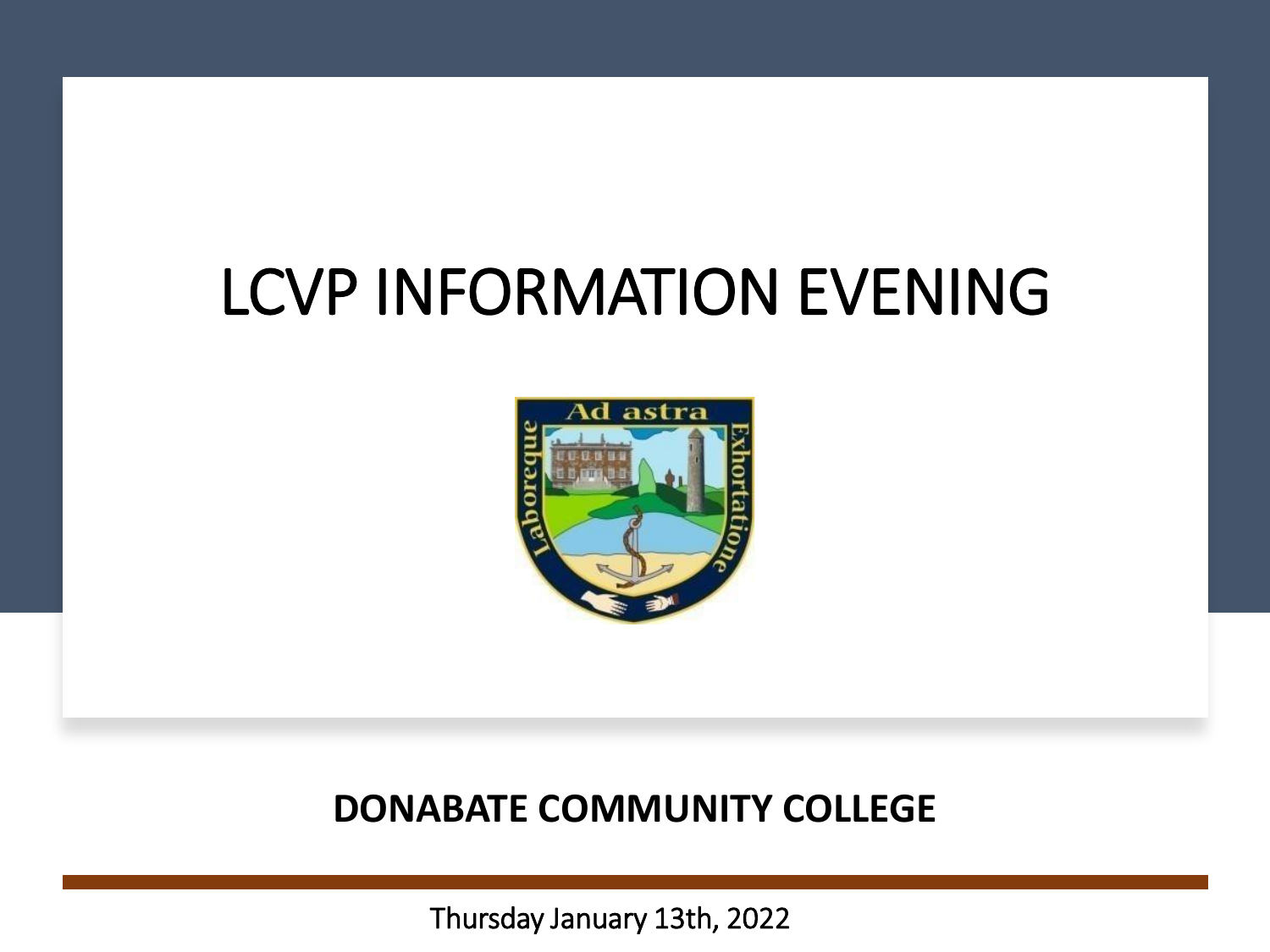## What is LCVP?

- The Leaving Certificate Vocational Programme (LCVP) is a senior cycle Programme of the Department of Education & Science
- Candidates taking the LCVP have a unique opportunity to develop their **interpersonal, vocational and technological skills**.
- These skills are relevant to the needs of those preparing for **further education, seeking employment or planning to start their own business**.

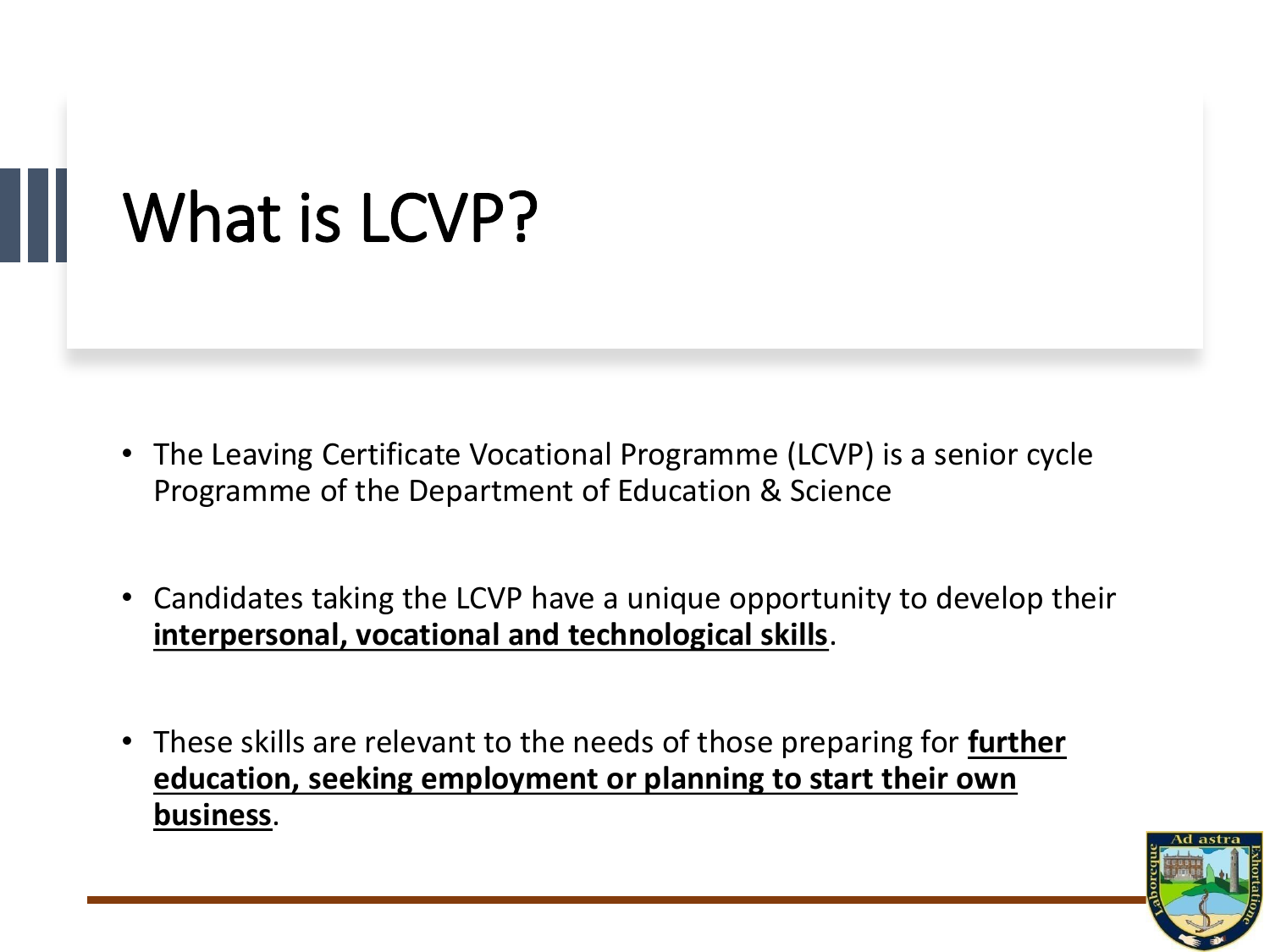## LCVP Components



### **Portfolio**

CV, Action Plan, Summary Report, Career Investigation, Diary of Work Experience.



#### **Written assessment**

Audio Visual, Case Study, Long Questions

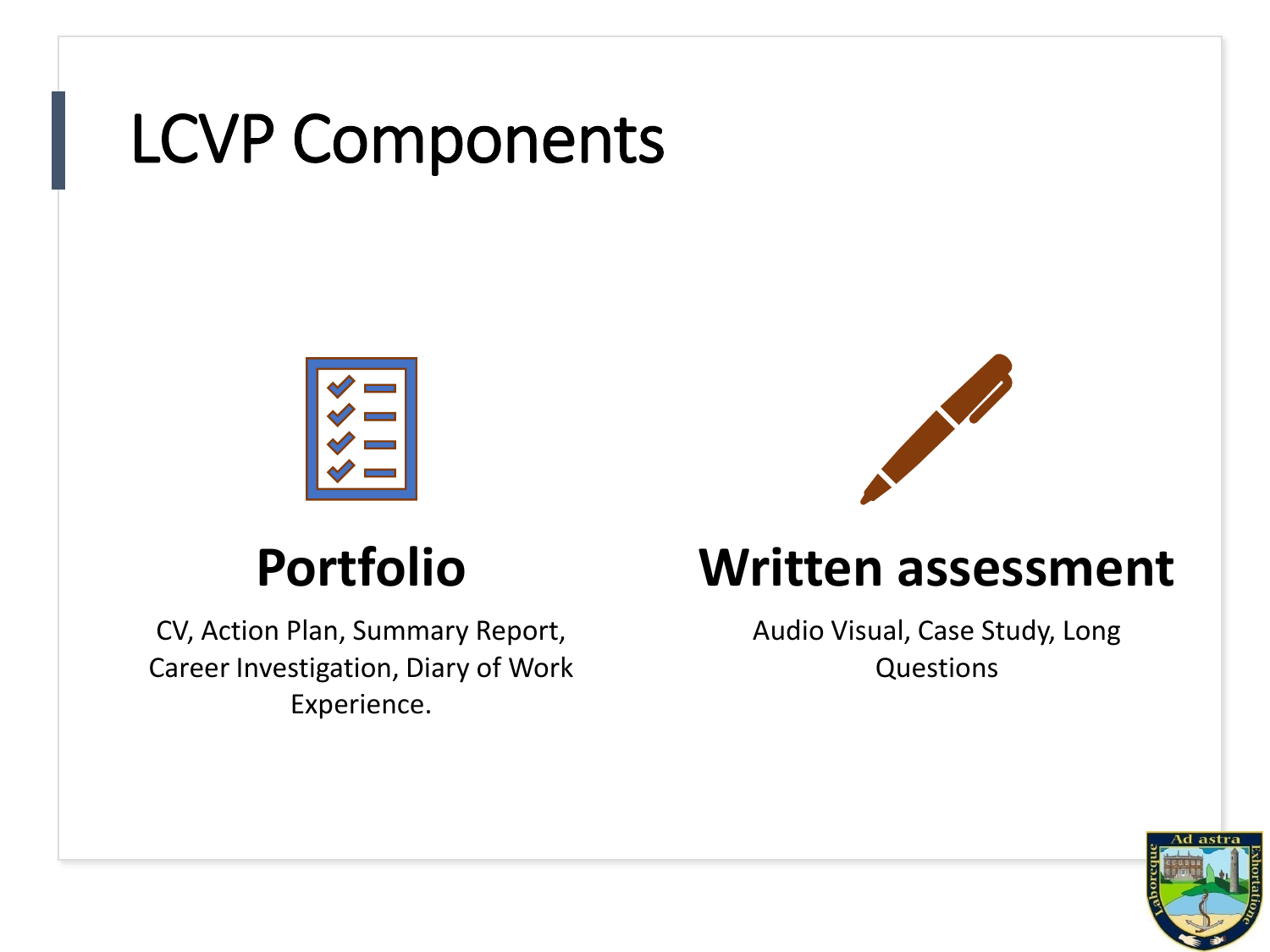# The Contents of the Portfolio



The Curriculum Vitae.



Enterprise/ Action Plan.



Career Investigation.



#### Summary Report.



Diary of Work Placement. My Own Place Recorded Interview.

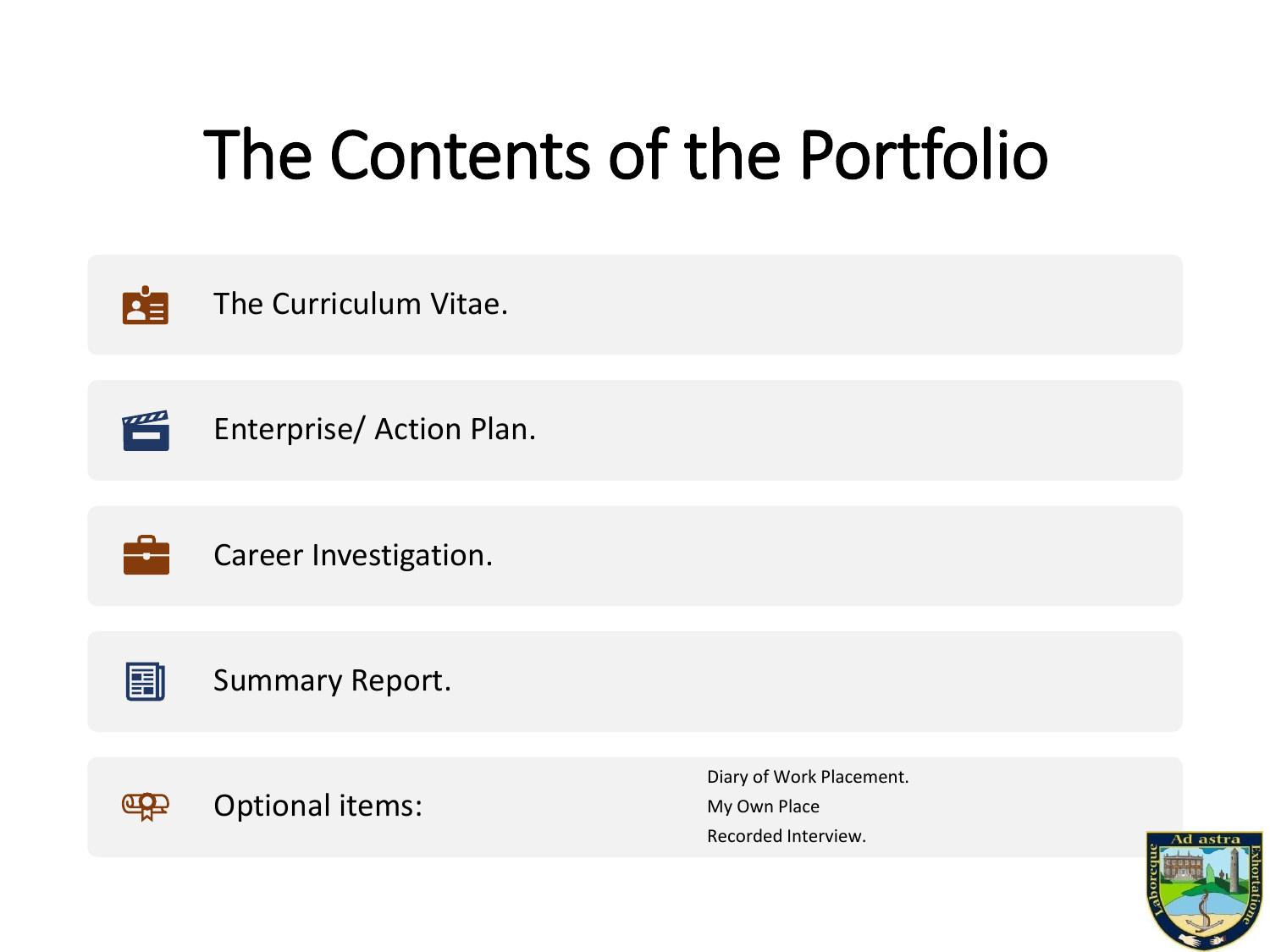## Who can do it?



STUDENTS MUST HAVE A COMBINATION OF CERTAIN SUBJECTS IN ORDER TO BE ELIGIBLE FOR LCVP.

**VOCATIONAL SUBJECT GROUPINGS (VSGS) 2021/2022\***

**\*2022/2023 TBA**

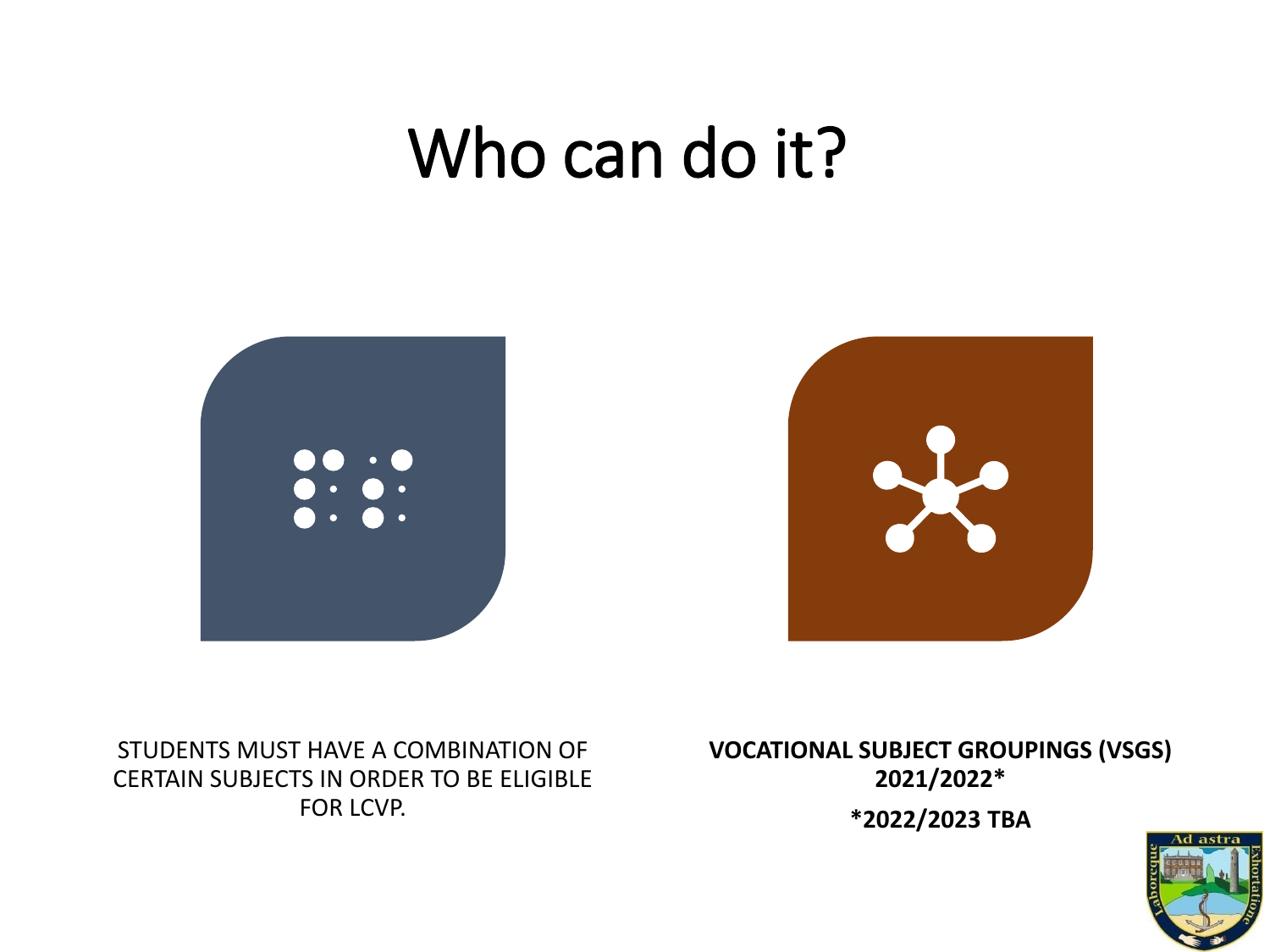### Vocational Subject Groupings 2021/2022

#### **Specialist Groupings**

1 Construction Studies; Engineering; Design and Communication Graphics; Technology - **Any Two**

2 Physics **and** Construction Studies **or** Engineering **or** Technology **or** Design & Communication Graphics

3 Agricultural Science **and** Construction Studies **or** Engineering **or** Technology **or** Design & Communication Graphics

4 Agricultural Science **and** Chemistry **or** Physics **or** Physics/Chemistry

5 Home Economics; Agricultural Science; Biology - **Any Two**

6 Home Economics **and** Art - Design Option **or** Craft Option

7 Accounting; Business; Economics - **Any two**

8 Physics **and** Chemistry

9 Biology **and** Chemistry **or** Physics **or** Physics/Chemistry

10 Biology **and** Agricultural Science

11 Art - Design Option or Craft Option **and** Design & Communication Graphics

#### **Services Groupings**

12 Engineering **or** Technology **or** Construction Studies **or** Design & Communication

Graphics **and** Accounting **or** Business **or** Economics

13 Home Economics **and** Accounting **or** Business **or** Economics

14 Agricultural Science **and** Accounting **or** Business **or** Economics

15 Art Design or Craftwork Option **and** Accounting **or** Business **or** Economics

16 Music **and** Accounting **or** Business **or** Economics

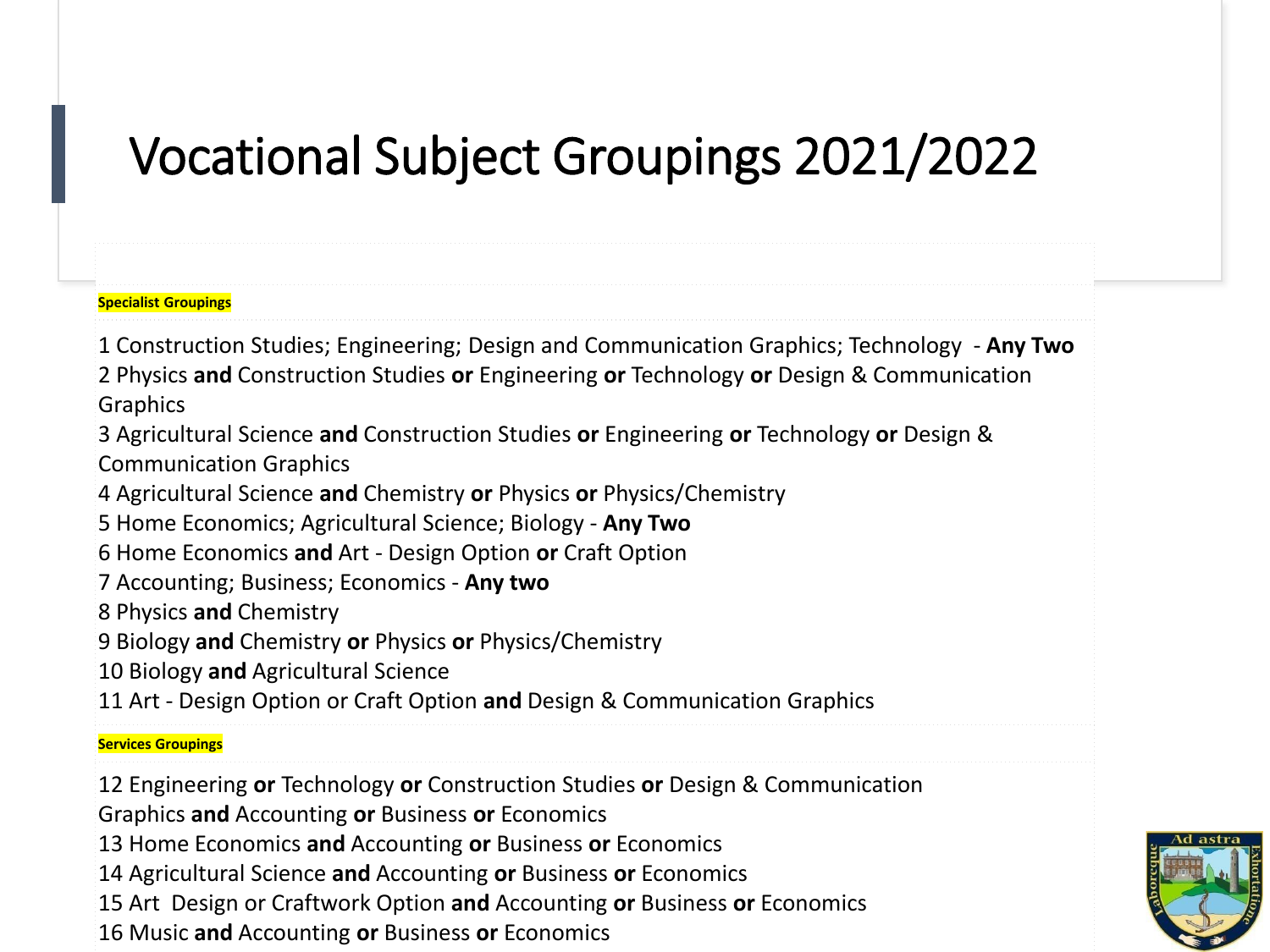## Language Exemption

- Please note that if a student is not doing a modern European language due to being officially exempt, then they will have to do one **conversational class a week in a Modern** language.
- Language to be decided when timetables are compiled.

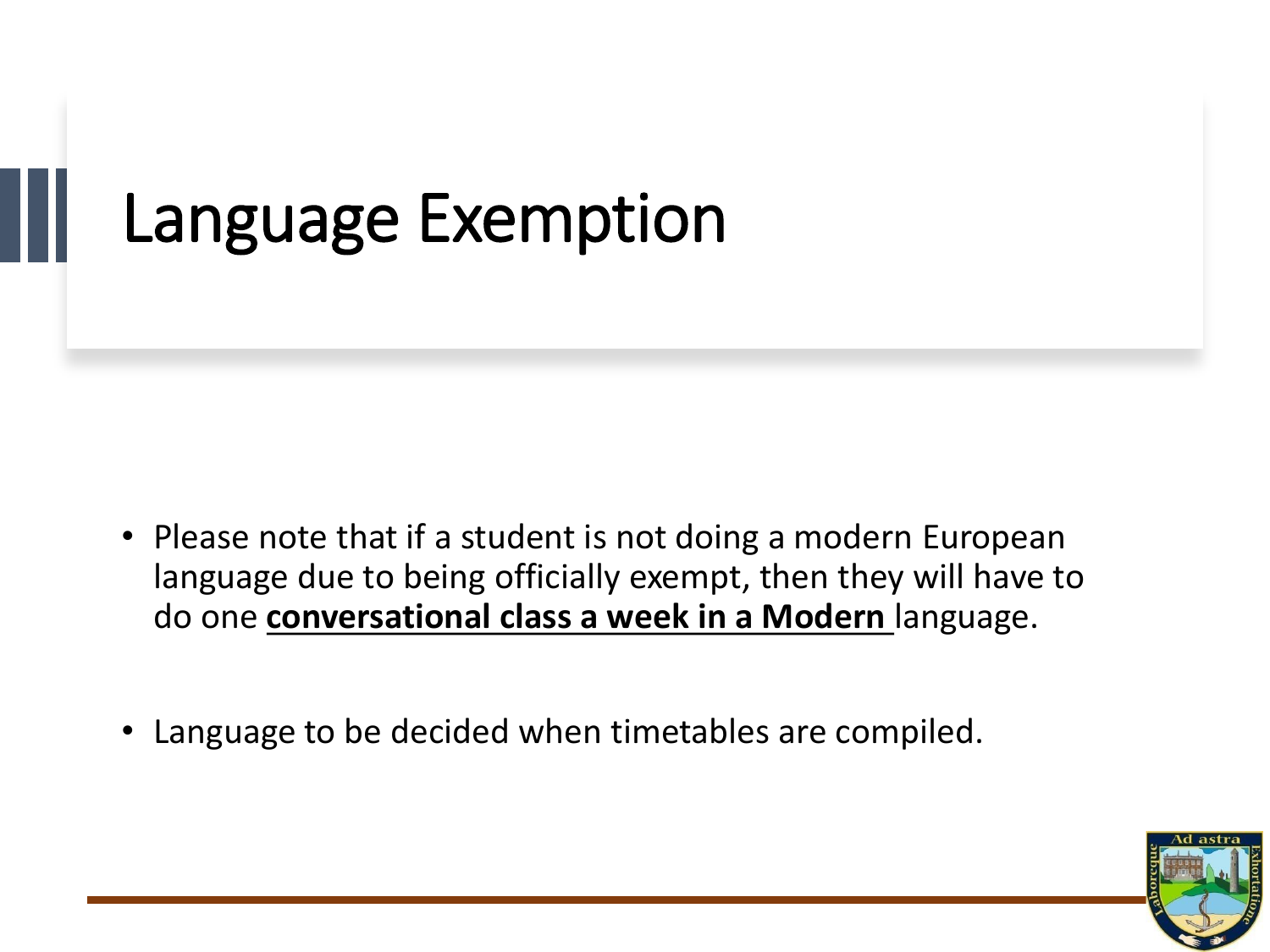# Assessment



The formal assessment of the LCVP has two components:



A Depertment of Education **written examination worth 40%** which takes place nationally on the first Wednesday in May.



A **portfolio worth 60%** prepared by each candidate which is submiitted to the Department of Education in 6<sup>th</sup> year.

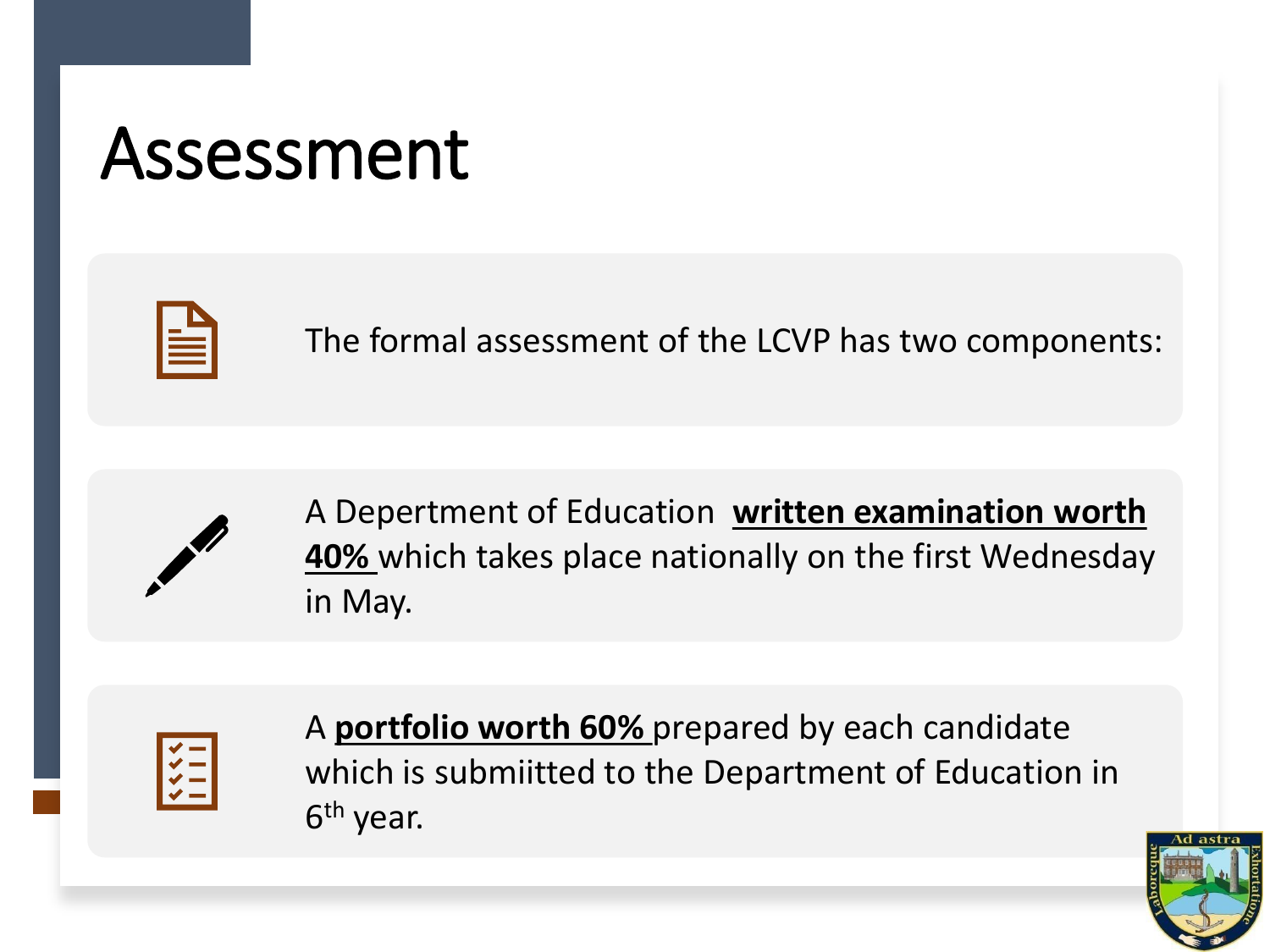# **Certification**

|             | Percentage<br>achieved | LC<br><b>Points</b> |
|-------------|------------------------|---------------------|
| Distinction | $(80 - 100\%)$         | 66                  |
| Merit       | $(65 - 79%)$           | 46                  |
| Pass        | $(50 - 64%)$           | 28                  |

- LCVP students are awarded the same certification as the Leaving Certificate.
- 85% of students who study LCVP use this grade for college entry.
- Grades for the LCVP are presented in the following classifications – Distinction, Merit and Pass.